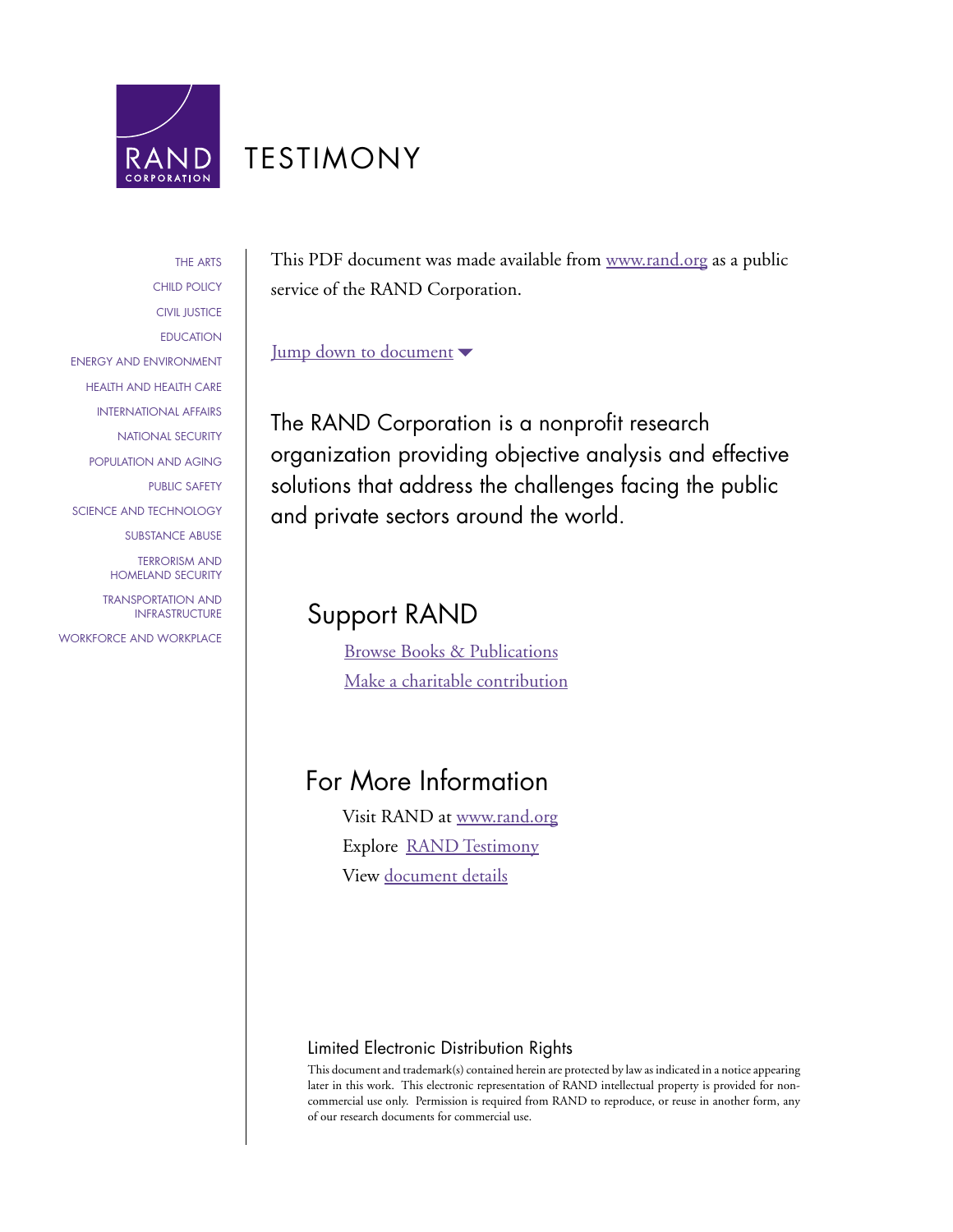# <span id="page-1-0"></span>TESTIMONY

# Trends in the United Kingdom's Naval Shipbuilding Industrial Base

# Lessons for the United States

JOHN F. SCHANK

## CT-259

April 2006

Testimony presented before the Senate Armed Services Committee, Subcommittee on Seapower on April 6, 2006.

This product is part of the RAND Corporation testimony series. RAND testimonies record testimony presented by RAND associates to federal, state, or local legislative committees; government-appointed commissions and panels; and private review and oversight bodies. The RAND Corporation is a nonprofit research organization providing objective analysis and effective solutions that address the challenges facing the public and private sectors around the world. RAND's publications do not necessarily reflect the opinions of its research clients and sponsors. RAND<sup>®</sup> is a registered trademark.

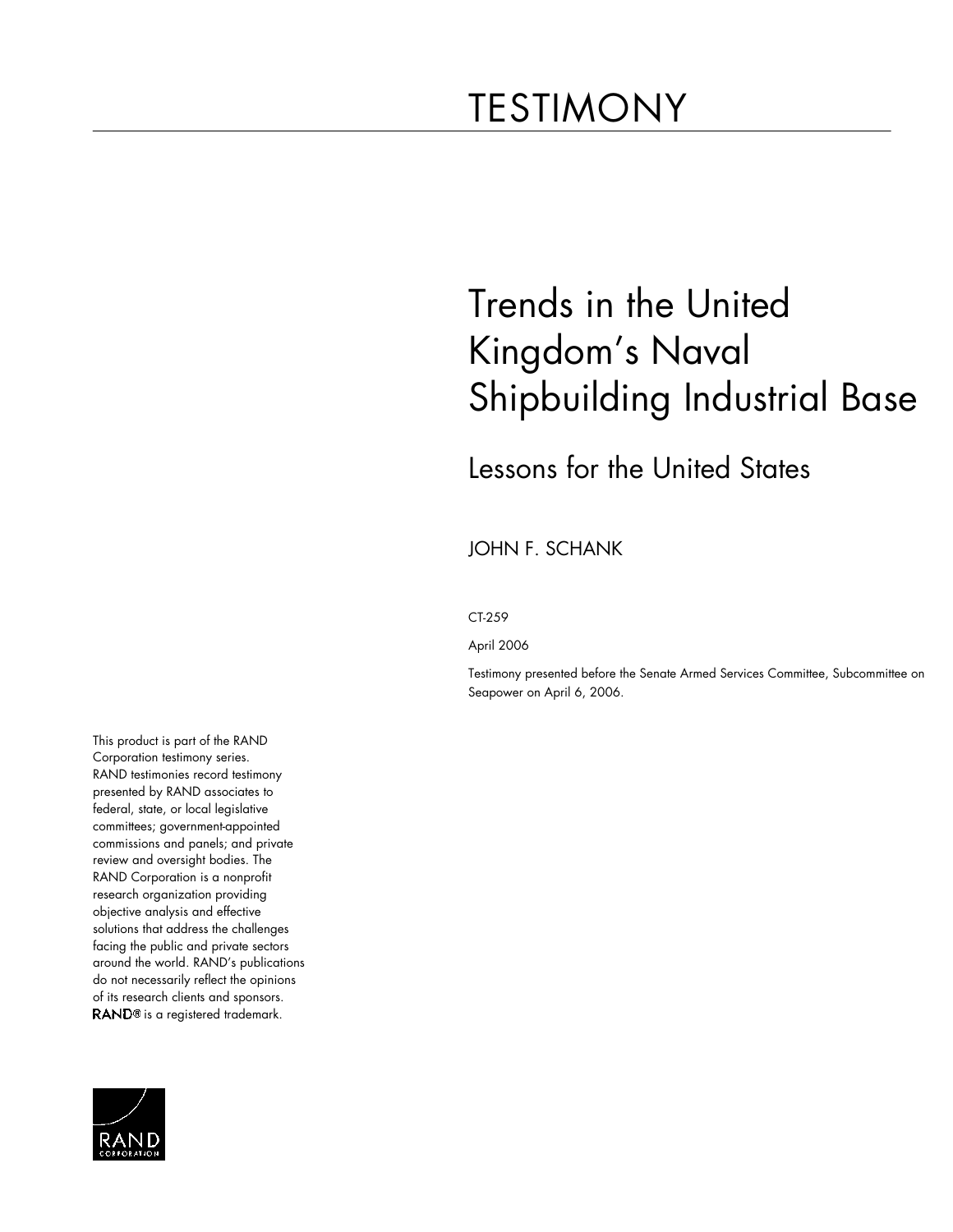Published 2006 by the RAND Corporation 1776 Main Street, P.O. Box 2138, Santa Monica, CA 90407-2138 1200 South Hayes Street, Arlington, VA 22202-5050 201 North Craig Street, Suite 202, Pittsburgh, PA 15213-1516 RAND URL: http://www.rand.org/ To order RAND documents or to obtain additional information, contact Distribution Services: Telephone: (310) 451-7002; Fax: (310) 451-6915; Email: order@rand.org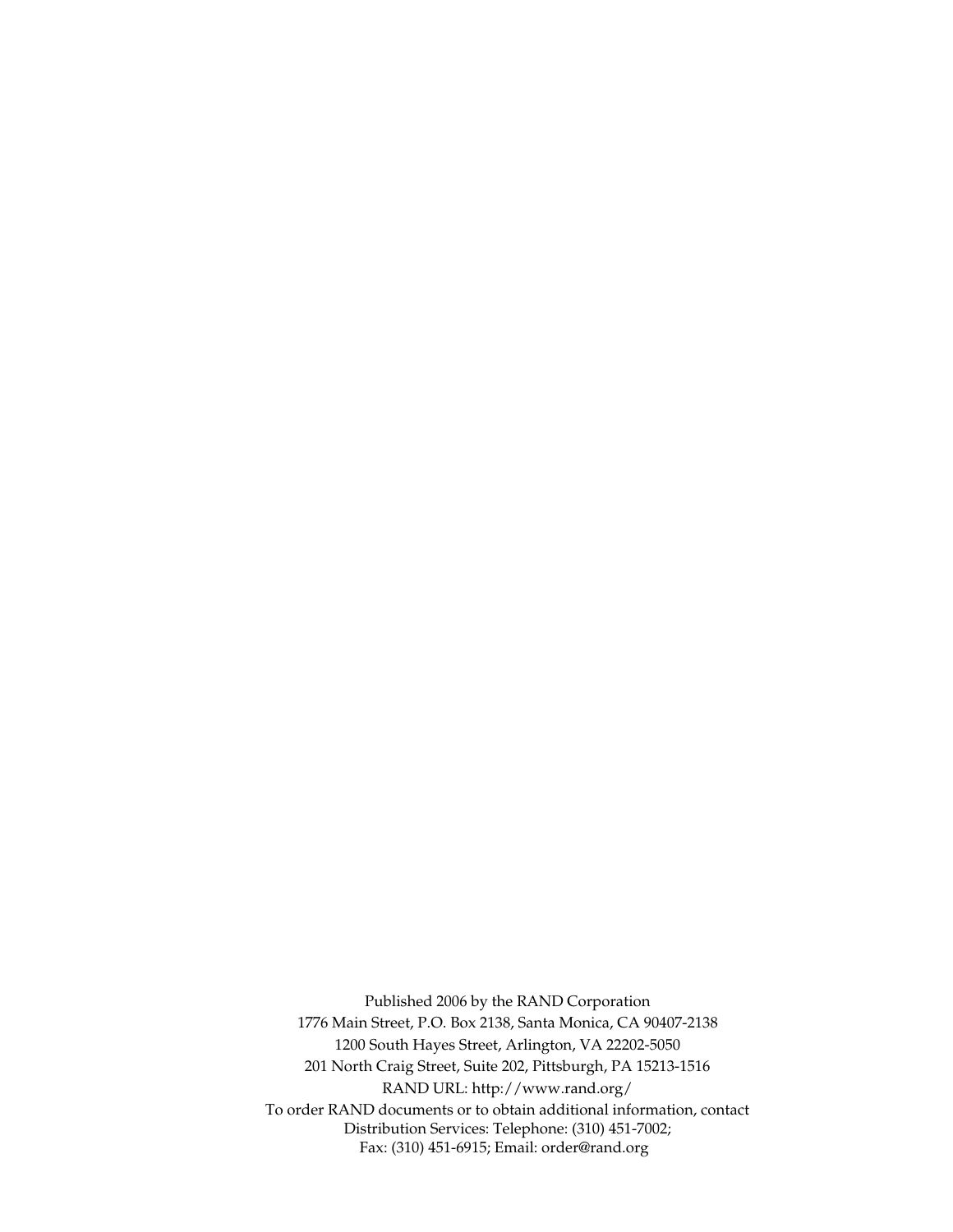# John F. Schank<sup>1</sup> **The RAND Corporation**

# **Trends in the United Kingdom's Naval Shipbuilding Industrial Base: Lessons for the United States**

# **Before the Armed Services Committee Seapower Subcommittee United States Senate**

# **April 6, 2006**

Mr. Chairman and distinguished members of the Committee: Thank you for inviting me to appear before you today to discuss issues related to the future of the U.S. naval shipbuilding industrial base. For almost 15 years, we at the RAND Corporation have been exploring these issues in a number of studies funded by the U.S. Navy. Because of that experience, in 2001 we were asked by the United Kingdom's Ministry of Defence to aid in conceiving and evaluating acquisition options for a new class of destroyers, and we have since then completed several other studies for the MOD (see the appendix). Most of these projects have been directed either by myself or by my colleague John Birkler, who could not be here today, but I need to acknowledge the work of numerous RAND staff and other associates whose names I won't mention but who were responsible for the bulk of the research effort.

I am going to focus on the work we have done for the UK Ministry of Defence, because this work has particular relevance for decisions to be made at the strategic level about the future of the U.S. naval industrial base. Over the next decade and a half, the United Kingdom will embark upon its largest naval shipbuilding program in many years. This effort will be challenging, because it follows a period of reduced warship demand that has led to consolidation and reduction in the capacity of the UK shipbuilding industrial base and in the oversight resources

 $1$  The opinions and conclusions expressed in this testimony are the author's alone and should not be interpreted as representing those of RAND or any of the sponsors of its research. This product is part of the RAND Corporation testimony series. RAND testimonies record testimony presented by RAND associates to federal, state, or local legislative committees; government-appointed commissions and panels; and private review and oversight bodies. The RAND Corporation is a nonprofit research organization providing objective analysis and effective solutions that address the challenges facing the public and private sectors around the world. RAND's publications do not necessarily reflect the opinions of its research clients and sponsors.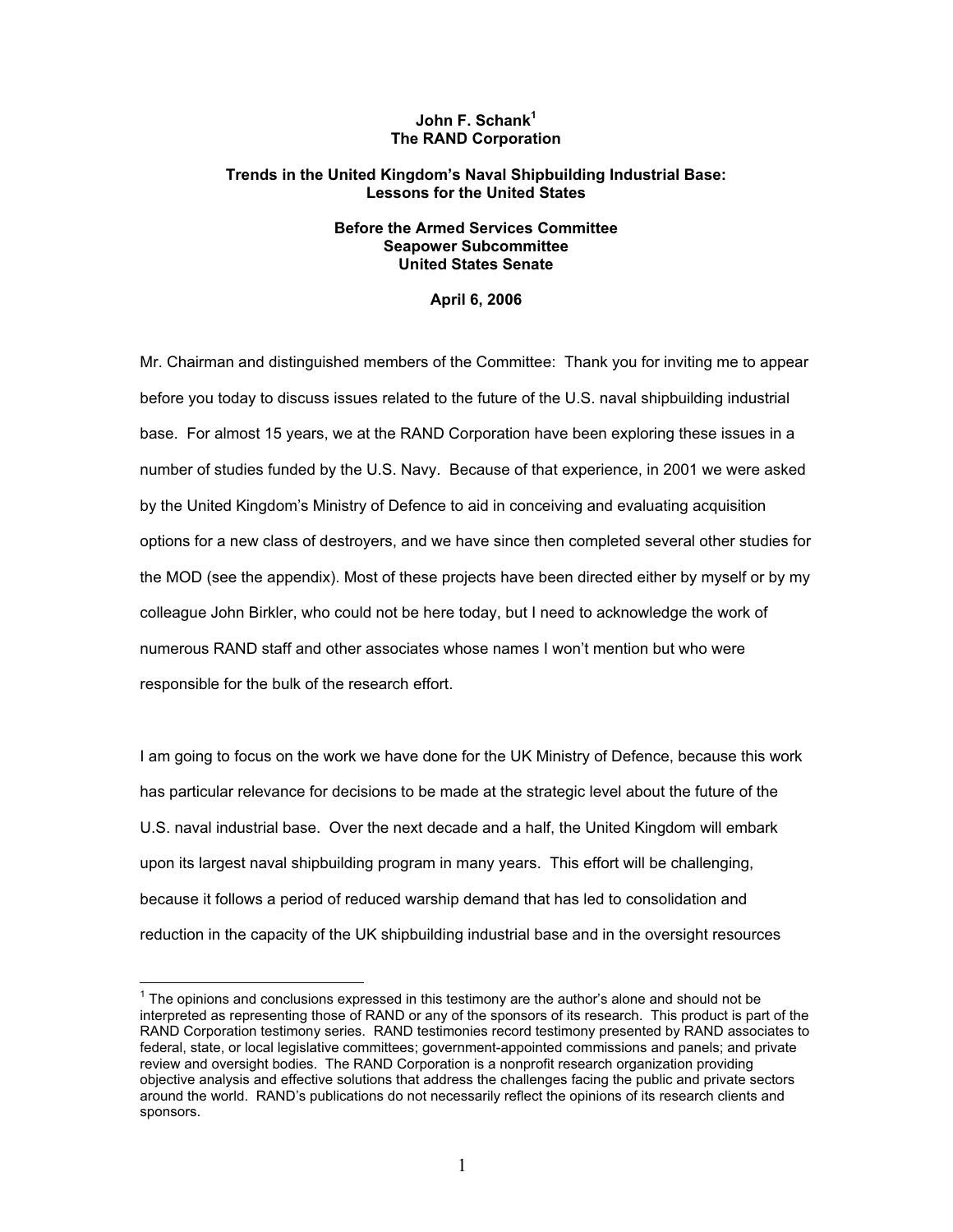available to the MOD. Demands on the U.S. naval shipbuilding industrial base have also been falling, resulting in concerns, for example, about the submarine design base. At the same time, the United States also faces a likely future increase in demand, as the Navy builds to a 313-ship fleet. Let me review some of the suggestions we made to the UK MOD in three respects—the need for long-range planning, ways to improve efficiency, and the need to sustain hard-to-replace resources--and then I will conclude with some possible implications for the United States.

## **The Need for Long-Term Planning**

One of the most important findings that has consistently arisen from our research for the MOD was the importance of a comprehensive, long-term MOD shipbuilding strategy or plan. By a strategic plan, we mean one that would require that the MOD define its shipbuilding goals and future courses of action for the next several decades, establish a schedule or roadmap to achieve its plans, and identify future investments that would be needed, for example in facilities or workforce skills.

A strategic plan would help eliminate the "boom and bust" cycle that has plagued ship production and design in the United Kingdom. It would allow the MOD to make more efficient use of shipyard facilities and workforce skills and exploit the government's "smart buyer" expertise. It would help the MOD better understand the financial implications of its acquisition strategy and anticipate problems by allowing it to independently assess shipyard demand. It should also lead to reduced cost and schedule risk through greater program certainty.

## **Implications of Long-Term Planning**

Long-term planning would obviously have implications for how the MOD would manage the industrial base, and we have made some specific suggestions in that regard. First, we recommended that the MOD attempt to smooth, or "level-load," the production and design demands it places on the industrial base. Several factors specific to each class of ship would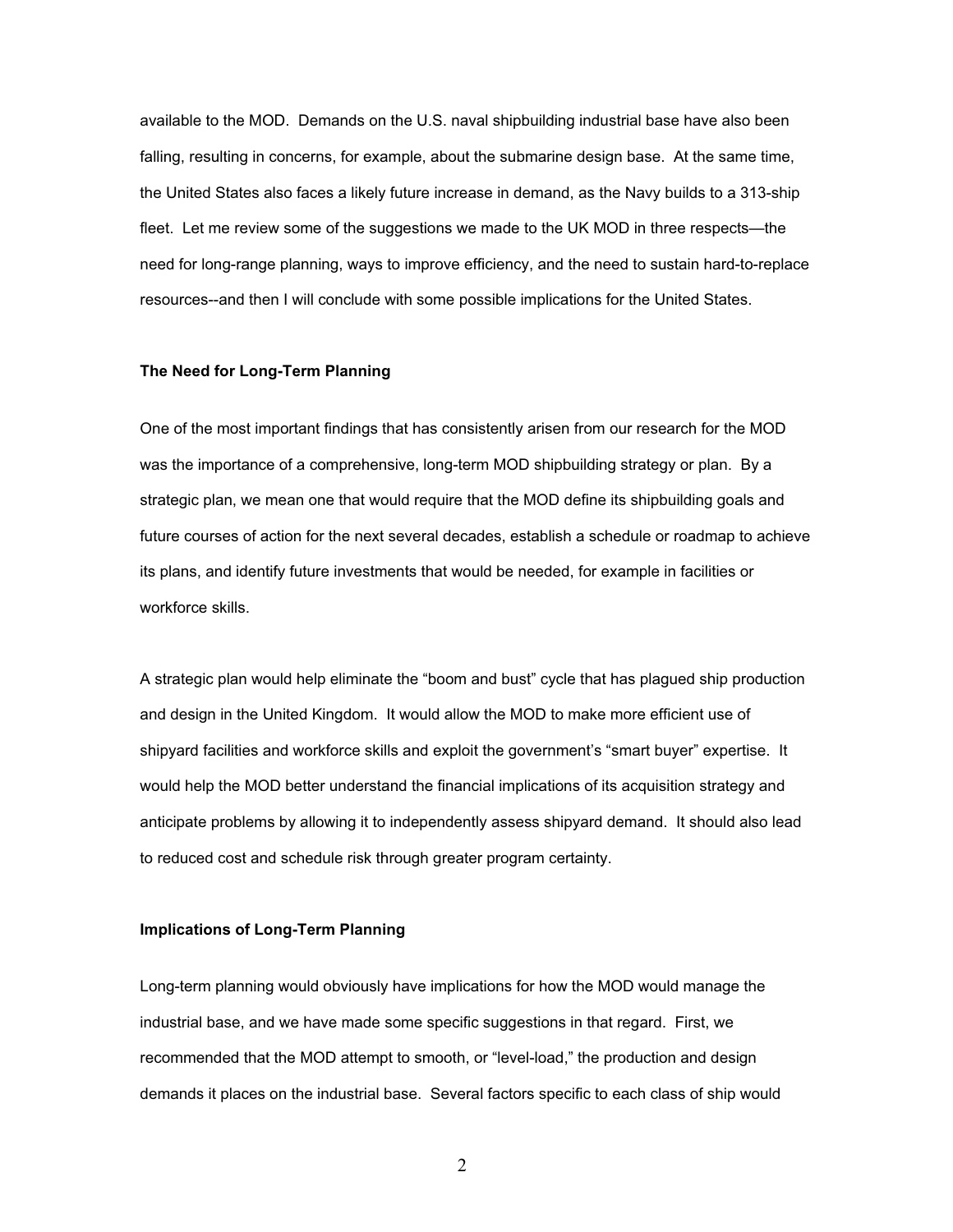affect the loading. These include the interval between ship starts, the time required to design the first of class and to build each ship, the fleet size desired, and the expected time in service. Among the benefits of level-loading would be better workforce and facilities use, more stable costs, and a greater ability of the industrial base to make long-term investment decisions.

Second, we observed that long-term planning might force the MOD to reevaluate its procompetition policy. To best use the industrial base, competition might not always by the appropriate option. In some cases, there might not be enough viable contractors to enable competition—or, perhaps more to the point, enough contractors to let one of them lose. For some classes of ship, it might be in the MOD's interest to allocate work across shipyards. Competition would likely remain a viable option in most cases, but the desire to achieve it should be only one factor in considering how best to achieve value for money over the long term. (I will have more to say about competition later.)

Third, to understand all the factors impinging on its plans, the MOD would have to work more closely with industry than previously. That might require the MOD to supply industry with more information regarding plans, budgets, and procurement options. But the result should be reduced risk in shipbuilding programs because the government would have more certain understanding of industrial capacity, as well as better progress indicators, such as earned-value metrics. At the same time, long-term planning might also encourage shipyards to work more closely together as they act to use complementary skills and facilities, promote skill synergies (such as for design), and give the MOD procurement options which result in greater industrial efficiencies.

Finally, any long-term plan would have to be integrated across the MOD's own ship-acquisition entities. Currently, each class of ships is the purview of its own integrated project team, which makes acquisition decisions independent of the actions of other teams. Because one yard may build ships of different classes, a plan that accounted for multiple classes would be necessary if the total demand load on a yard is to be leveled over time.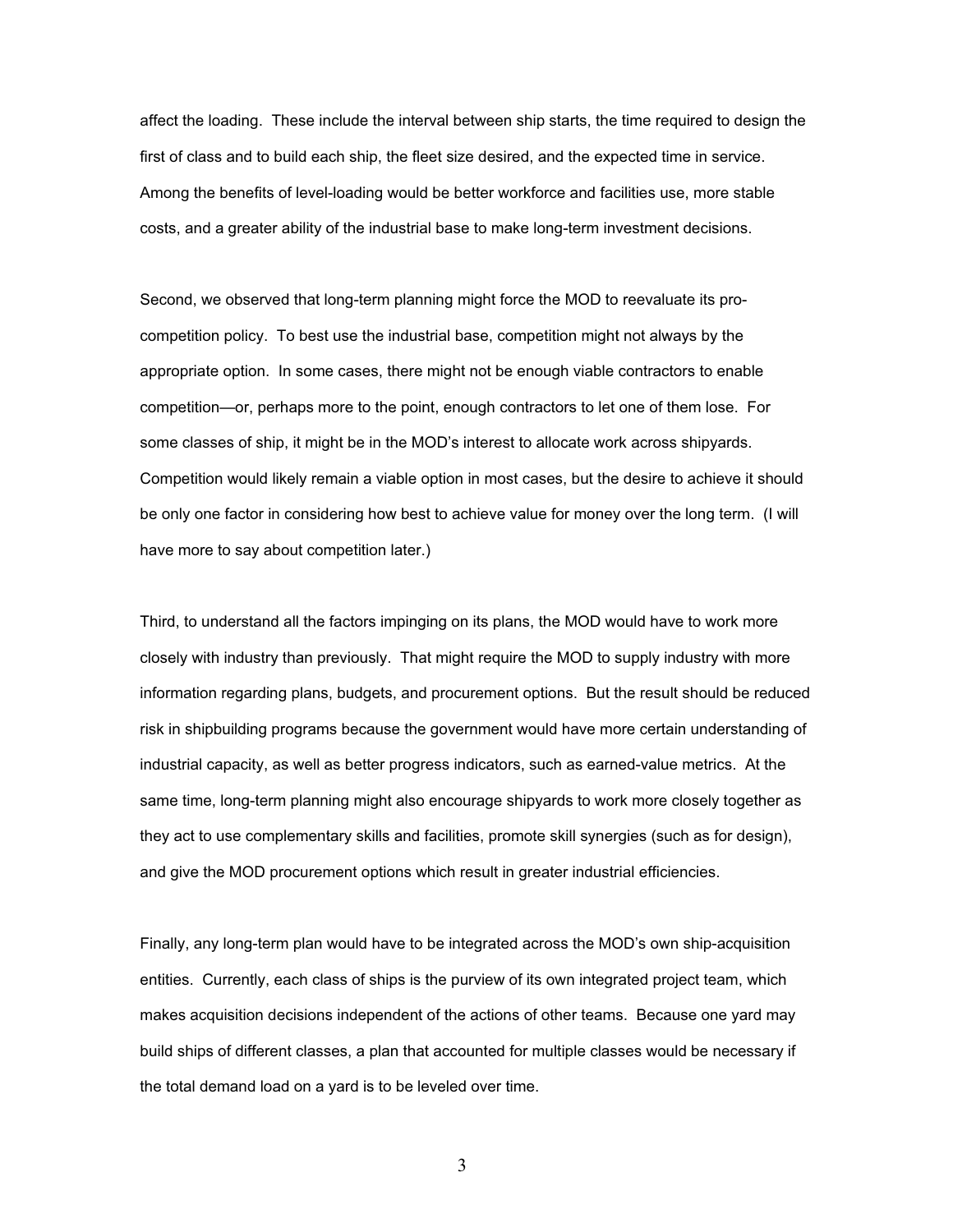### **Ways to Achieve Design and Production Efficiencies**

Based on our research, we have also suggested the MOD consider a number of ways to improve its design and production efficiencies, within the context of a long-term shipbuilding strategy. We made five such recommendations.

First, the MOD should sustain its practice of placing multiship contracts to provide industry with incentives for training and long-term facility investment. Because they have received only limited orders for new ships and have faced a highly competitive market in recent years, many UK naval shipyards have not modernized facilities. Only with long-term contracts and prospects will the shipyards be able to justify this type of major investment. Such investments should permit greater efficiencies, which should result in savings to the MOD. It should be kept in mind, however, that such long-term contracts work better for mature designs and, therefore, may not always be appropriate for the first-of-class ship.

Second, the MOD should facilitate a discussion among the shipyards and related firms about whether the industry should adopt a common, interoperable set of design tools or develop industry standards that would allow design work to be easily interchanged. As the MOD's shipbuilding program unfolds, UK shipyards and firms will probably need to share design resources. One difficulty in such sharing is that shipbuilders and design firms often have different computer-aided design and manufacturing tools. Thus, interchanging data and working cooperatively on a common design are difficult. Common design tools or standards for commonality would lead to common product models and databases and would benefit the MOD in life-cycle logistics support.

Third, the MOD should work to mitigate peak demands that, in spite of careful planning, arise to strain, if not exceed, industrial capacity. Several mitigating options are available. Increasing the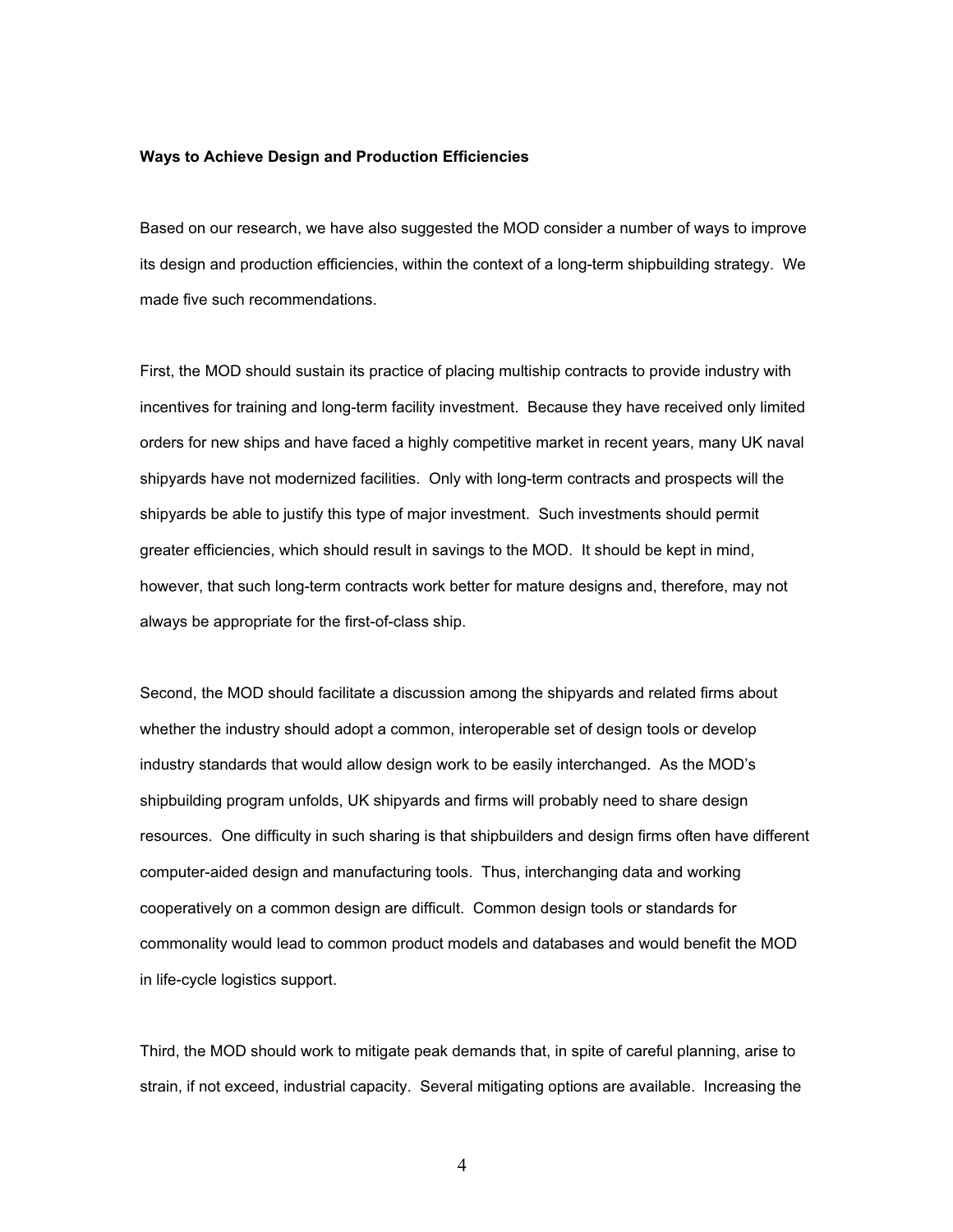use of outsourcing would decrease the labor required to be resident in a shipyard. Subcontracting peak demand work to smaller shipyards with excess capacity could ease the burden on yards operating at capacity. Also, the MOD could consider relaxing the current defense industrial policy to allow peak workload to be performed outside the United Kingdom.

Fourth, the MOD should recognize and try to reduce the high number of design and contract changes introduced after production has begun. These have been blamed for schedule slippage and cost increases in recent naval shipbuilding programs. The MOD could help itself out by ensuring that designs are mature before proceeding into production. The MOD could also speed production by responding more quickly to changes proposed by the shipyard to save time or money.

Fifth and finally, the MOD could encourage other best practices to reduce cost and shorten build schedules. Our research has highlighted the potential benefits of increasing the use of advance outfitting in warship construction and encouraging the use of greater outsourcing, where appropriate. Notably, both of these require a mature design prior to production, which should by itself reduce cost and schedule slippage. Additionally, the use of commercially available equipment may be less costly than equipment conforming to traditional military standards and thus could be preferable if operations or safety are not adversely affected.

## **Sustaining Resources**

The desire to realize efficiencies should not, however, take precedence over the need to sustain design and production resources and oversight responsibilities over the long term. The MOD is emerging from an experiment in transferring responsibilities to the private sector that the private sector had insufficient incentive to exercise. The idea was to shift as much risk as possible to the prime contractor and, at the same time, as much of the authority for design decisions as possible. Not coincidentally, the MOD was losing the resources necessary to maintain design skills and, to some extent, oversight skills in house.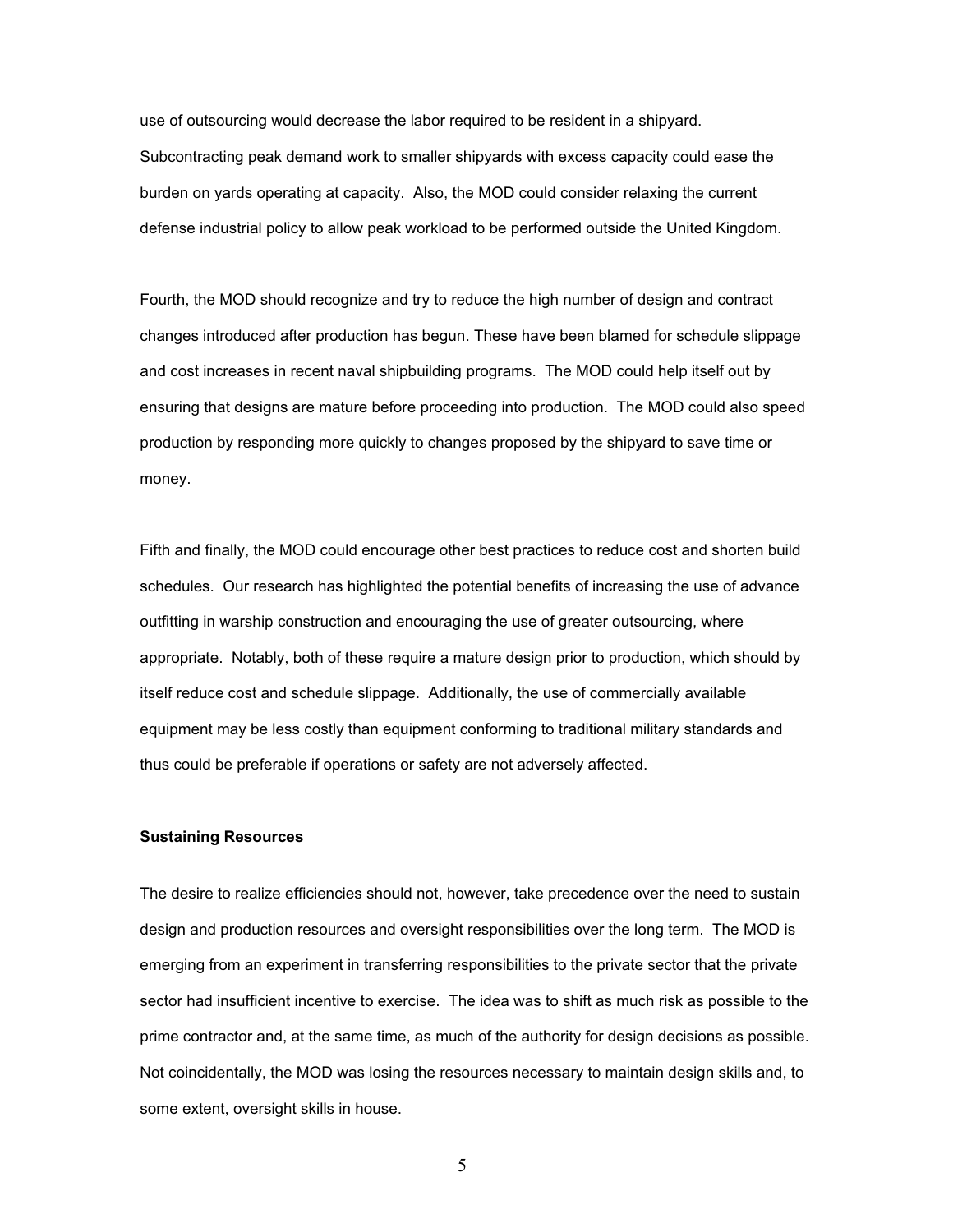In the case of the *Astute* submarine, the results of this experiment were unsatisfactory, as the terms of the prime contract for the first of class had to be dramatically revised after considerable cost escalation and schedule delays. The effect was to explicitly transfer the responsibility for the risk back to the MOD, where, as this turn of events demonstrated, it lay implicitly all the time anyway.

We drew three lessons from this experience. First, as desirable as fixed-price contracts may generally be, the MOD should not let such contracts for high-risk, first-of-class designs of technically demanding projects. On the contrary, the MOD should consider dividing the project into different segments (steel-working, outfitting, etc.) and putting these up for separate, competitive bids. This is one way to maintain competition in an industry subject to short production runs.

Second, the MOD must retain sufficient design and oversight expertise in house to see that its objectives are being met and to responsively engage the contractor. The MOD must be able to make technical decisions on issues that arise concerning tradeoffs between cost and performance or cost and safety. The MOD cannot expect a contractor, in making such tradeoffs, to arrive at the same results the MOD would. By the same token, the MOD must have the expertise to estimate costs independently.

Third, the MOD must support the retention of design skills not only in house but by industry during periods of low demand for such skills. The atrophy of design resources in the attack submarine case played some role in the problems encountered with the *Astute.* Design skills might be retained through "spiral development," that is, continuous design improvement, of a current class of ship, through continuous conceptual design of hypothetical future classes, or through development of prototypes. There might also be a role for collaboration with other countries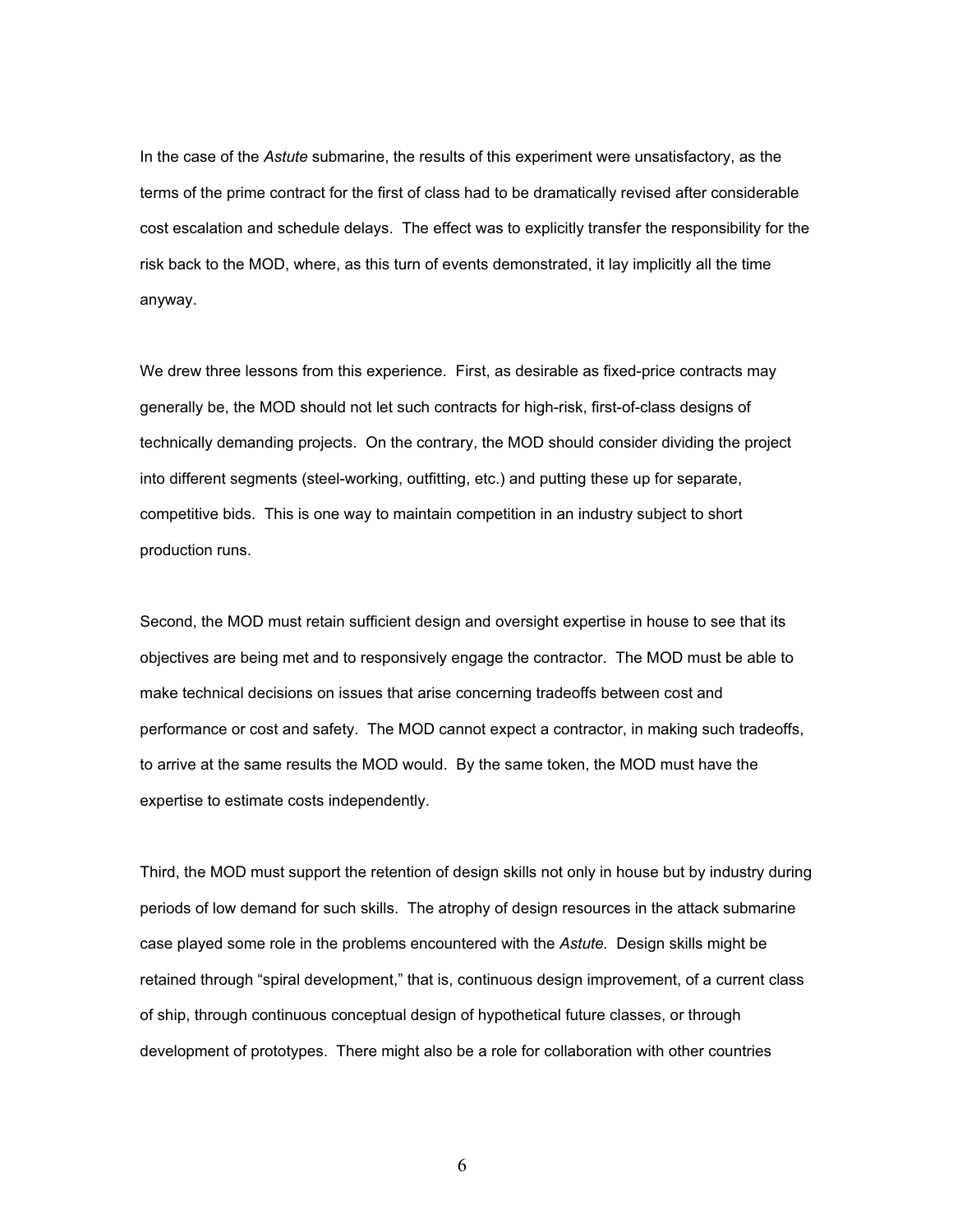facing peaks and troughs of design resource demand. The MOD must have, as well, the inhouse resources to support the R&D that will permit future advances in ship design.

## **Lessons for the United States**

Now, what does all this mean for the United States? There are two important ways in which the UK and U.S. shipbuilding environments are similar. First, as I mentioned earlier, both countries are having to deal with the issue of sustaining design resources during lulls between classes at the same time, as they will be ramping up production for several classes of ship. Second, in both countries, naval demands dominate the shipbuilding sector. Neither country builds large ships for the global commercial or warship export markets. Thus, the MOD in the United Kingdom and the Department of Defense (DoD) in the United States essentially set demand conditions for the national shipbuilding industry: They decide the nature of the programs in terms of their number and size; the nature of the market, that is, whether it's run by competition or allocation; and, at least indirectly, the number of firms that will survive.

Considering these similarities, we here make some tentative recommendations for the U.S. industrial base. They are tentative because we have not recently made a comprehensive study of the U.S. shipbuilding industry, but on the basis of our current knowledge, these are some actions that could merit consideration by DoD, pending further analysis:

• Smooth out demand peaks and troughs over the design and production cycle for each ship type by planning over the long term—that is, decades, not years. This should be done simultaneously for all ship types, so that the inevitable remaining peaks and lulls for one type can be balanced against lulls and peaks for another. Such planning must take into account the production interval, build duration, desired fleet size, and platform life for each class. Plans should hedge against risk by recognizing gaps that may be caused by lower-than-expected funding and how to mitigate them.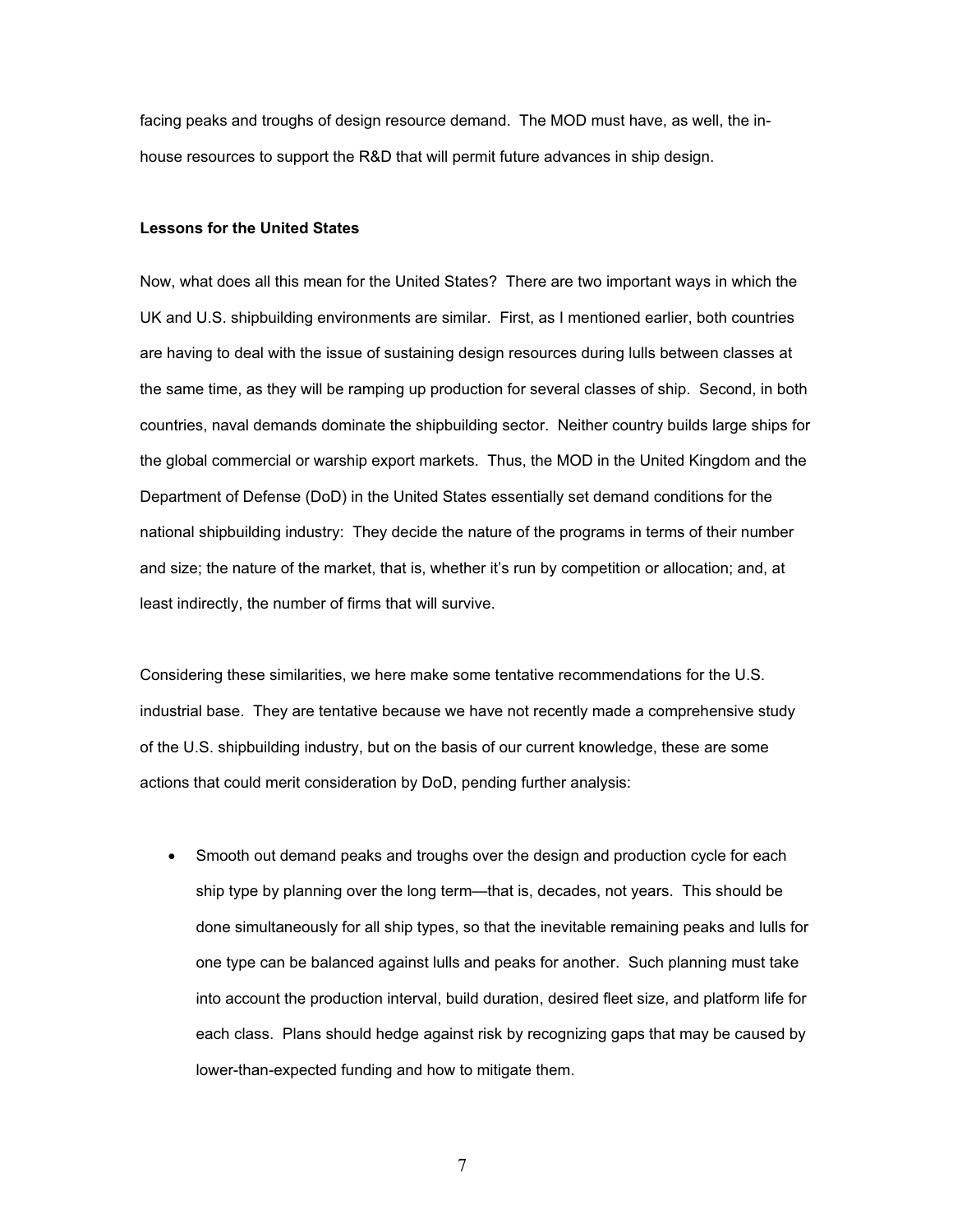- Incorporate shipyards' prospects for obtaining non-Naval shipbuilding clients into longrange planning. The U.S. Coast Guard, for example, will be undertaking a shipbuilding program of substantial scope, though the ships will not involve the same demands as the large Navy ships do. At the same time, foreign military sales can be expected to decline.
- x Resist any impulse to shift more responsibility for assurance of safety and performance to the private sector. DoD should not offer greater autonomy in making safety- and performance-related decisions at the price of more liability for risk. Contracting arrangements notwithstanding, the government is the ultimate risk-bearer and should remain responsible for cost-benefit tradeoffs.
- Make competition optional. Competition should not be the default method for obtaining value per dollar for certain ship types. It is desirable that shipyards specialize, and in a market with a limited number of yards, competition may not always be feasible. Competition is better achieved during the design phase or through subcontracting large segments of the production process.
- Be prepared to close and consolidate industry elements, however politically unpalatable. It may be true that every element makes some unique contribution, but it may not be true that every such contribution is worth what it takes to sustain it. In particular, it may be difficult to support a multifirm design base. At the same time, some thought should be given to maintaining diversity in the industrial base, so yards should not be closed simply on financial grounds. It may be that what is needed is not fewer shipyards but smaller ones.
- Protect and enhance the design and integration industrial base. With classes for some ship types following each other at longer intervals, design and integration skills may be lost. These may be difficult to reconstitute, particularly for such specialized capabilities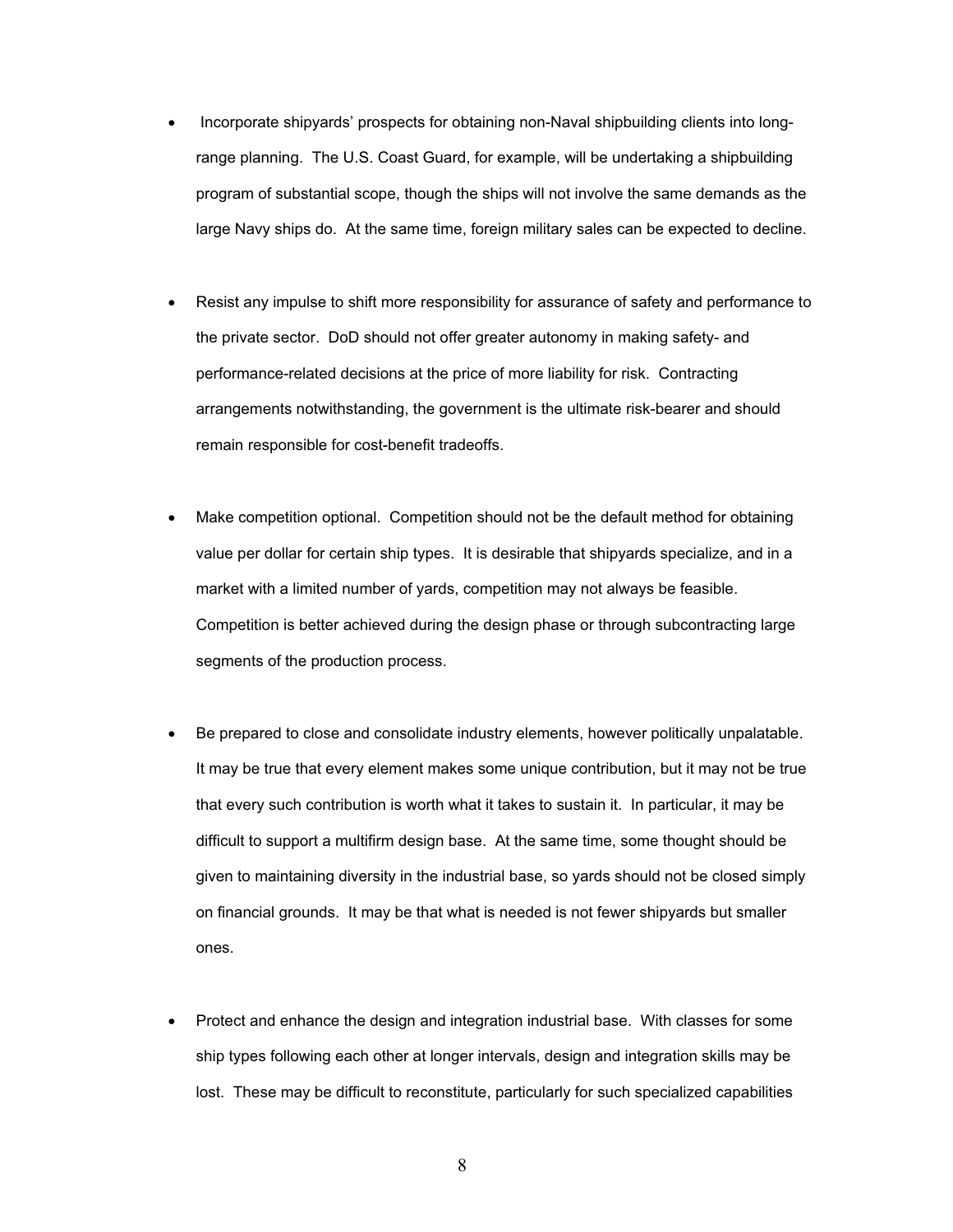as nuclear propulsion or submarines. Options for sustaining the design and integration base include spiral development and the design of prototypes or one-hull classes.

- Consider collaboration with key allies. It may be that, in a time of uncertain and variable demand, sharing industrial base resources with a trusted ally will, for certain ship types or equipment items, reduce costs with no security-related drawbacks.
- Standardize design tools across yards and the government. Using the same computeraided design and manufacturing tools, or tools with compatible formats, could enable more rapid responsiveness on change requests and more seamless and economical collaboration across shipyards.
- Encourage more outsourcing and advance outfitting. For maximum effectiveness at enhancing efficiency, subcontractors should be involved as early as possible in the design-and-build process, and, where possible, large ships should be built in blocks that are mostly outfitted before they are assembled.

I would like to thank you again for the opportunity to address the Committee today, and I will be happy to answer any questions you might have.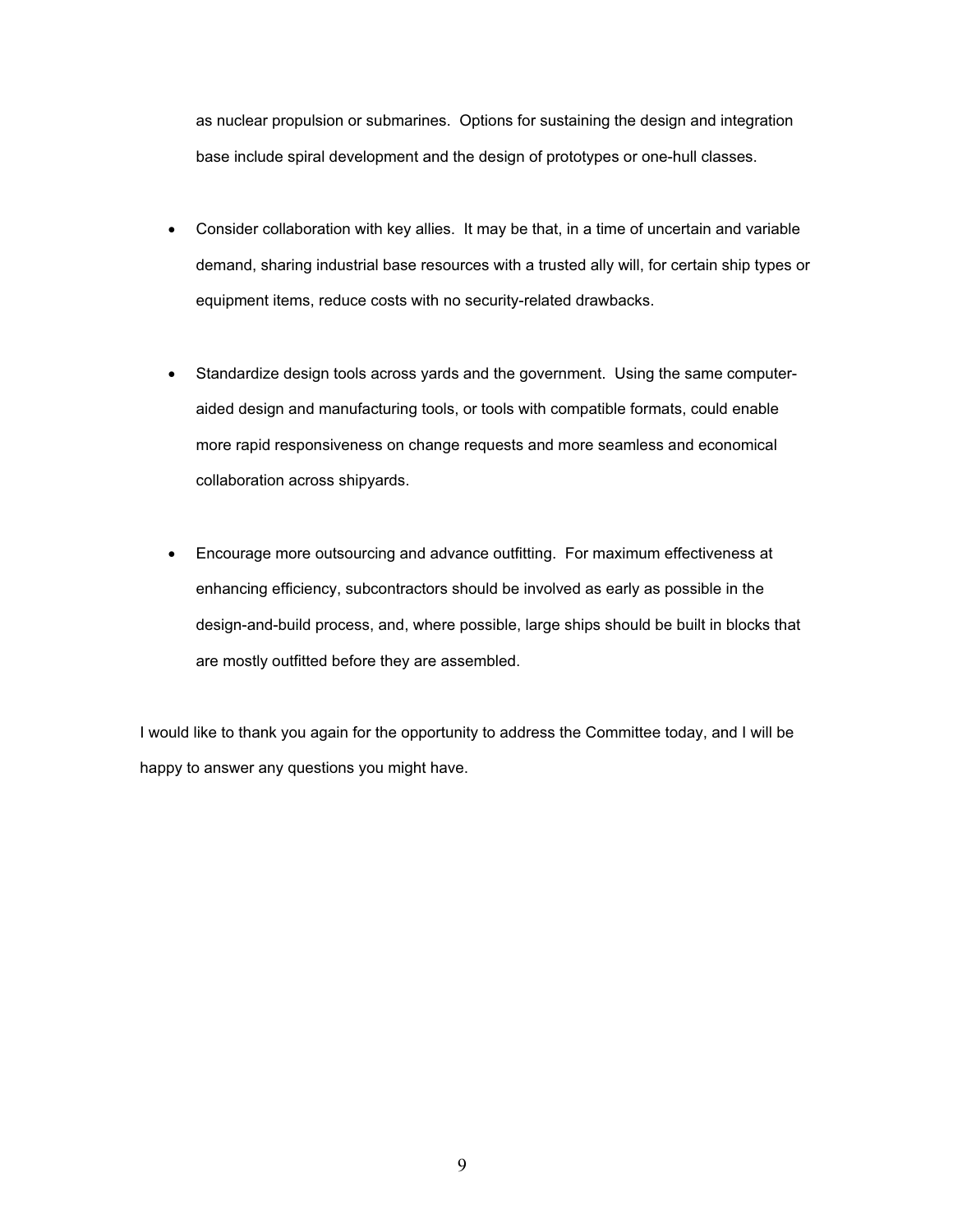#### **Appendix RAND Europe Shipbuilding Research Summary**

RAND research commissioned by the UK Ministry of Defence has fallen into two specific categories discrete and comprehensive analysis. The discrete studies examined specific MOD shipbuilding programmes or challenges to determine such things as how to best acquire specific warships, employ specific production techniques, or measure progress or effectiveness. The comprehensive studies looked at broader aspects of the shipbuilding programme such as the capacity and robustness of the naval shipbuilding industrial base and its ability to move into other markets, like commercial shipbuilding. The following paragraphs summarise each of the specific research projects to date, highlighting their purpose and key findings. Full citations are given at the end.



*The United Kingdom's Naval Shipbuilding Industrial Base: The Next Fifteen Years*: In this study, the MOD wished to know whether the UK's existing naval shipbuilding industrial base had the capacity to meet the requirements of the planned naval programme. Using extensive surveys and a breadth of data, RAND Europe researchers evaluated the capacity of the UK naval shipbuilding industrial base and the effect of alternative acquisition requirements, programmes, and schedules on it. Given the MOD's shipbuilding plan at the time, the researchers focussed on its potential impact in the areas of labour, facilities, and supplier demand. Overall, they found that, in the context of the 2004 planning assumptions, the overlap of certain large programmes would cause a near-term peak in workload demand, followed by a steady decline in production labour demand. An exception to this was the demand pattern for technical workers, which would show an initial decrease followed by a rapid upswing. RAND also conducted an analysis of whether existing facilities could meet future MOD programme demand and suggested areas where further investigation was necessary. Finally, RAND surveys of both shipyards and suppliers indicated that an increased workload would not be problematic for the supplier base. To minimise such inconsistencies

and concerns, RAND Europe suggested that the MOD in the near term consider, among other options, shifting the scheduling of the labour demand ("level-loading"), examining other options to meet peak demands, and using alternative facilities to assist major construction during peak workload times. For the long term, the researchers recommended, among other alternatives, that the MOD regularly obtain industrial planning perspectives as part of its strategic process, define an appropriate role for the UK's supporting offshore industry, reconsider the feasibility of its competition policy in light of industrial base constraints, and explore the advantages of interoperable technologies for sharing design work.



*Differences between Military and Commercial Shipbuilding: Implications for the UK's Ministry of Defence*: One apparent challenge within the UK shipbuilding industrial base is that it relies almost entirely on a single customer – the MOD – for survival, which could limit motivation to improve in efficiency or advance the state of the shipbuilding art. As such, the desire for a continuing efficient and robust shipbuilding industry prompted the MOD to request an assessment of the UK shipbuilding industry's ability to compete more broadly in commercial or foreign military markets. Based on literature reviews, a survey of shipbuilders, and interviews with shipyard personnel, RAND Europe found that the prospects for broadening UK shipyards' customer base were poor. The UK would face strong competitors in attempting to re-enter the commercial shipbuilding market. RAND researchers concluded that the UK has a stronger industrial base to support naval export sales than it does in the commercial arena, but that the match between most current UK military ship products and global demand is not a close one. The naval export market is largely focused on modestly priced frigates, economic exclusion-zone patrol vessels, and small conventionally powered attack submarines. UK warships are, in general, more complex

and expensive than potential buyers demand, and the industry does not currently produce non-nuclear submarines. The researchers noted that although events within the shipbuilding industry may break in the UK's favour, development of new designs and technologies would require investment – of high risk and low probability of payoff – by shipbuilders and equipment suppliers, and the government.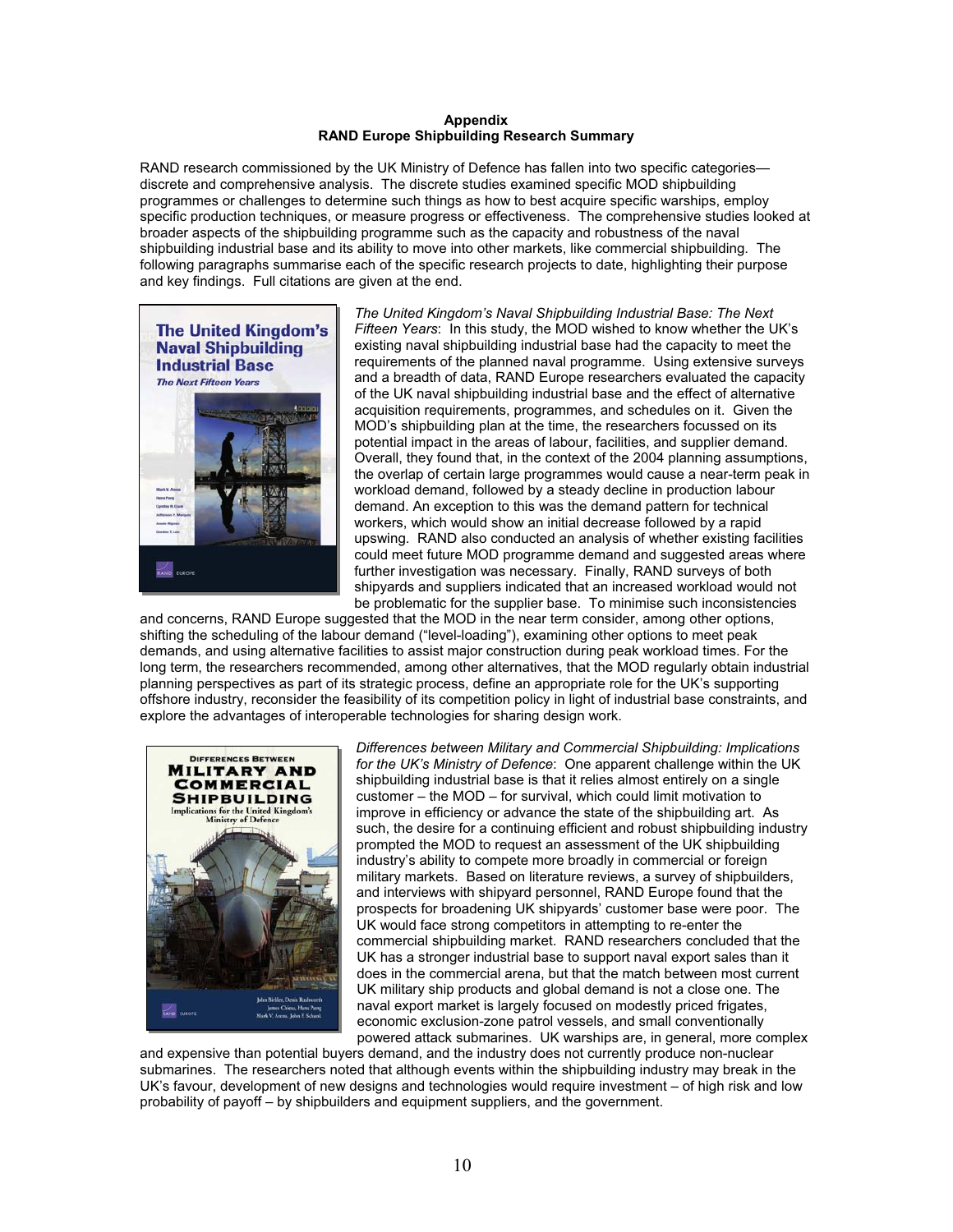

*Outsourcing and Outfitting Practices: Implications for the MOD Shipbuilding Programmes*: This study focused on the risks of current UK shipbuilding practices and the cost implications of using alternative manufacturing options for CVF. Based on a literature review on outsourcing and advanced outfitting, RAND researchers found, in general, that UK shipbuilders should continue to use their current subcontracting practices but should also take advantage of standards such as those used in commercial advanced outfitting in the rest of Europe and Asia. These standards focus on the extensive use of subcontracting and installation and assembly at the earliest possible construction phase. They encouraged MOD shipbuilding programmes to identify subcontractors as early as possible and to subsequently include them in the design process. By taking advantage of commercial production practices, RAND suggested that the MOD could produce their ships more effectively and efficiently, preserve the UK's military ship industrial base, and maintain the production schedules of other warships being built for the Royal Navy.



*Monitoring the Progress of Shipbuilding Programmes: How Can the Defence Procurement Agency More Accurately Monitor Progress*: As part of the annual assessment of its large projects, the MOD measures "slippage" – the delay between a promised in-service date and the actual or projected in-service date. In response to the slippage of some recent shipbuilding programmes, as well as difficulty distinguishing programme delay, RAND Europe was asked to analyse how major shipbuilders and contractors monitor programme progress, to consider what information would be useful for shipbuilders to provide the agency, and to help clarify the reasons for late ship delivery and differential schedule performance between commercial and military shipbuilders. After surveying major US, UK, and other European shipbuilders, the researchers found that earnedvalue management was the most common method used to monitor progress. From this and other metrics and procedures observed, RAND Europe recommended that the DPA consider adapting some of the current commercial practices, including incentives for on-time deliveries and the use of on-site representatives to quickly resolve late decision changes.



*The Royal Navy's New-Generation Type 45 Destroyer: Acquisition Options and Implications*: In 2001, the MOD commissioned RAND Europe to analyse the costs and benefits of alternative acquisition paths and evaluate near-and long-term strategies that would yield the highest value, encourage innovation, use production capacity efficiently, and sustain the UK's core warship industrial base when procuring the Type 45 destroyer. RAND researchers used future demand data for Royal Navy ships, commercial work and naval exports, and the existing capacities of select UK's shipbuilders to qualitatively and quantitatively evaluate the effects of various options to acquire and build the Type 45. More specifically, the analysis involved a comparison of the advantages and disadvantages of: having one or two shipbuilding companies produce the Type 45 over the next 15 years; allocating work competitively or directly in the case of two producers; and whole-ship versus block production. The researchers found that competitive production of the Type 45 at two shipyards would likely yield approximately the same overall cost as sole-source production at one shipyard and made recommendations regarding block production and direct allocation of the work.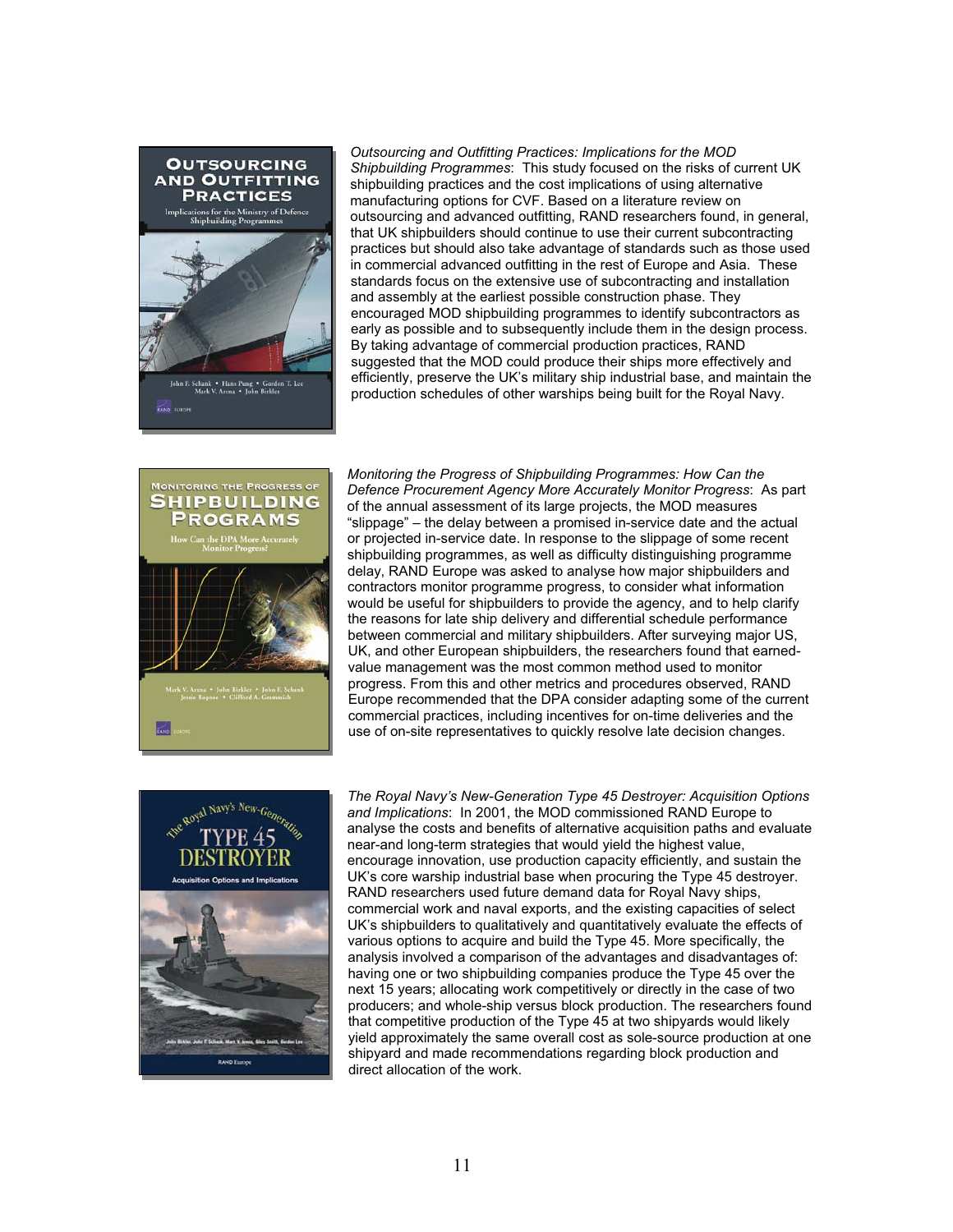

*Options for Reducing Costs in the UK's Future Aircraft Carrier (CVF) Programme*: Prior to the MOD's selection of an alliance to manage the prime contract for the CVF, RAND Europe was asked to examine available design and manning data to suggest reductions in whole-life costs and manpower requirements of the carriers. The research found that to reduce acquisition costs, the MOD should exercise options such as using construction practices from the commercial industry together with commercially available equipment in place of military standard equipment, given no adverse impact on operations or safety. Regarding personnel cost savings and complement-reducing initiatives, the researchers endorsed the practices of both private-sector shipbuilding companies and other navies. They also made several recommendations including promotion of a cross-trained workforce and using civilians to augment the ship's crew for non-warfare responsibilities. Options suggested for reducing the complement examined the trade-offs of increased up-front investments in technology with the corresponding manpower reductions.



*The United Kingdom's Nuclear Submarine Industrial Base. Volume 1: Sustaining Design and Production Resources*:. The construction of the *Astute*-class attack submarine presents complex and unique challenges that require special skills, facilities, and oversight not supported by other shipbuilding programmes. Therefore, the MOD expressed concern about the vitality of the submarine industrial base due to recent trends such as budget constraints and a lack of long-term focus on industrial base efficiencies by naval planners. RAND researchers designed analyses to determine the actions that should be taken firstly to maintain nuclear submarine design capabilities, and secondly to schedule nuclear submarine production for efficient use of the industrial base. Design and production profile assessments indicated that there was the potential for a significant loss of specialist nuclear submarine design and production skills due to insufficient programme demands. Further, recovery of these skills for future programmes, if possible, would likely be expensive and problematic. RAND Europe researchers concluded that the risks to the submarine design base could be mitigated by evolving the development of the *Astute*-class, utilising continuous design work, and through design collaboration with the United States or another submarine-producing

country. To sustain the production industrial base, RAND Europe recommended that the MOD alter the dates for commencing the follow-on SSBN and the MUFC to produce overlaps and long-term production. These overlaps would likely smooth not only the total production demand but also the demand for broad skill categories, help promote operation at peak efficiency, and potentially reduce production costs by 5-10 percent per boat.



*The United Kingdom's Nuclear Submarine Industrial Base. Volume 2: MOD Roles and Required Technical Resources*: Historically, the MOD has exercised significant authority and responsibility in design, development, and integration of its nuclear submarines. However, in a push for a smaller role for government, the MOD transferred much of its acquisition responsibility to industry. With past cost and schedule problems confronting the Astute-programme, RAND Europe was asked how the MOD could best reengage in effectively overseeing submarine design and production. RAND researchers suggested appropriate roles for the MOD in partnership with its prime contractor for each phase of future submarine acquisition. Based on management best practices, they proposed a middle-ground alternative approach—a 'partnership' model between the hands-on and hands-off acquisition models used in the past. While acknowledging the progress made in this regard, they suggested changes to the evolving MOD acquisition structure, new staffing levels, and ways to address some potential impediments, such as the loss of submarine expertise within the MOD.